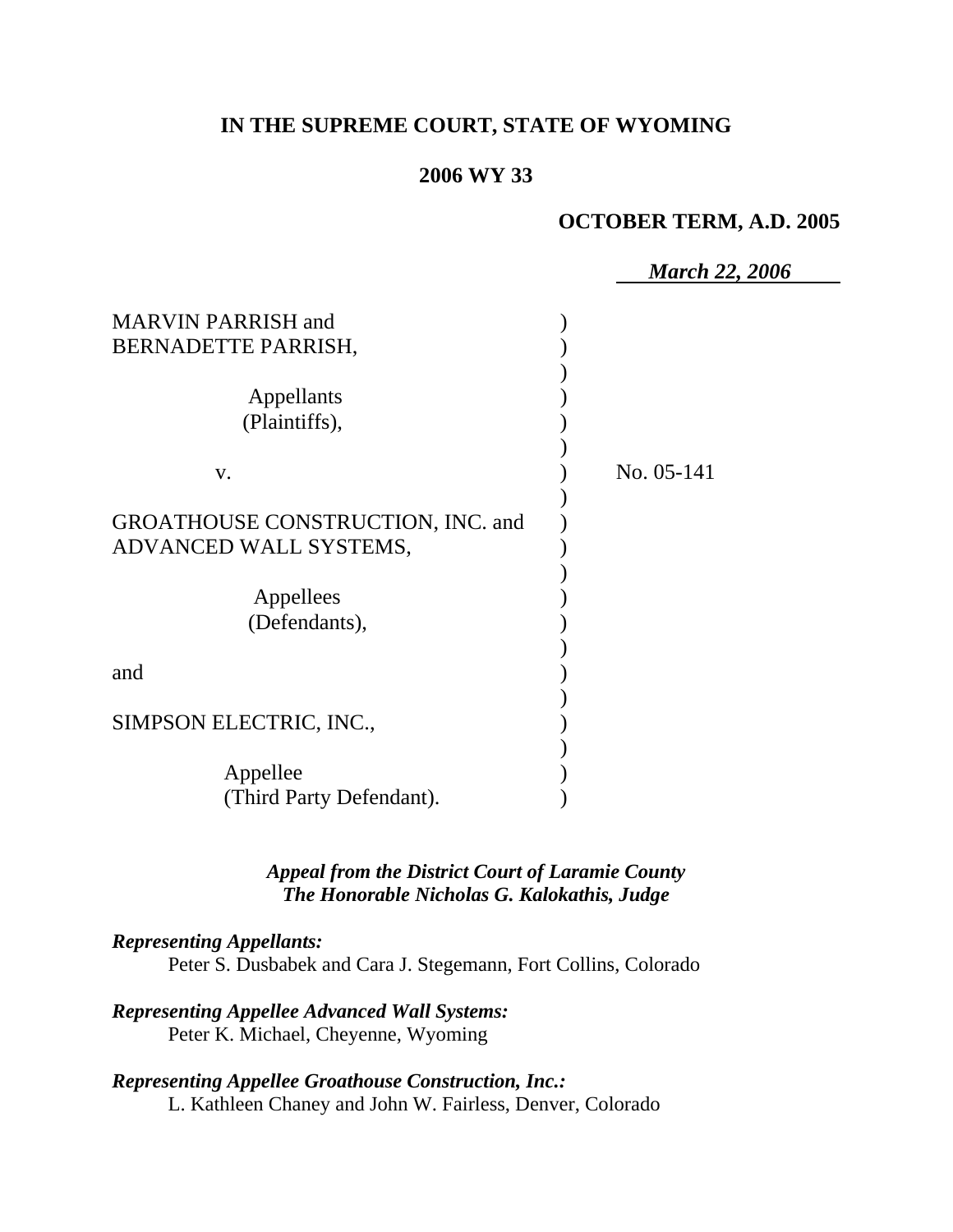*Before HILL, C.J., and GOLDEN, VOIGT, BURKE, JJ., and PRICE, D.J.* 

**NOTICE: This opinion is subject to formal revision before publication in Pacific Reporter Third. Readers are requested to notify the Clerk of the Supreme Court, Supreme Court Building, Cheyenne, Wyoming 82002, of any typographical or other formal errors so that correction may be made before final publication in the permanent volume.**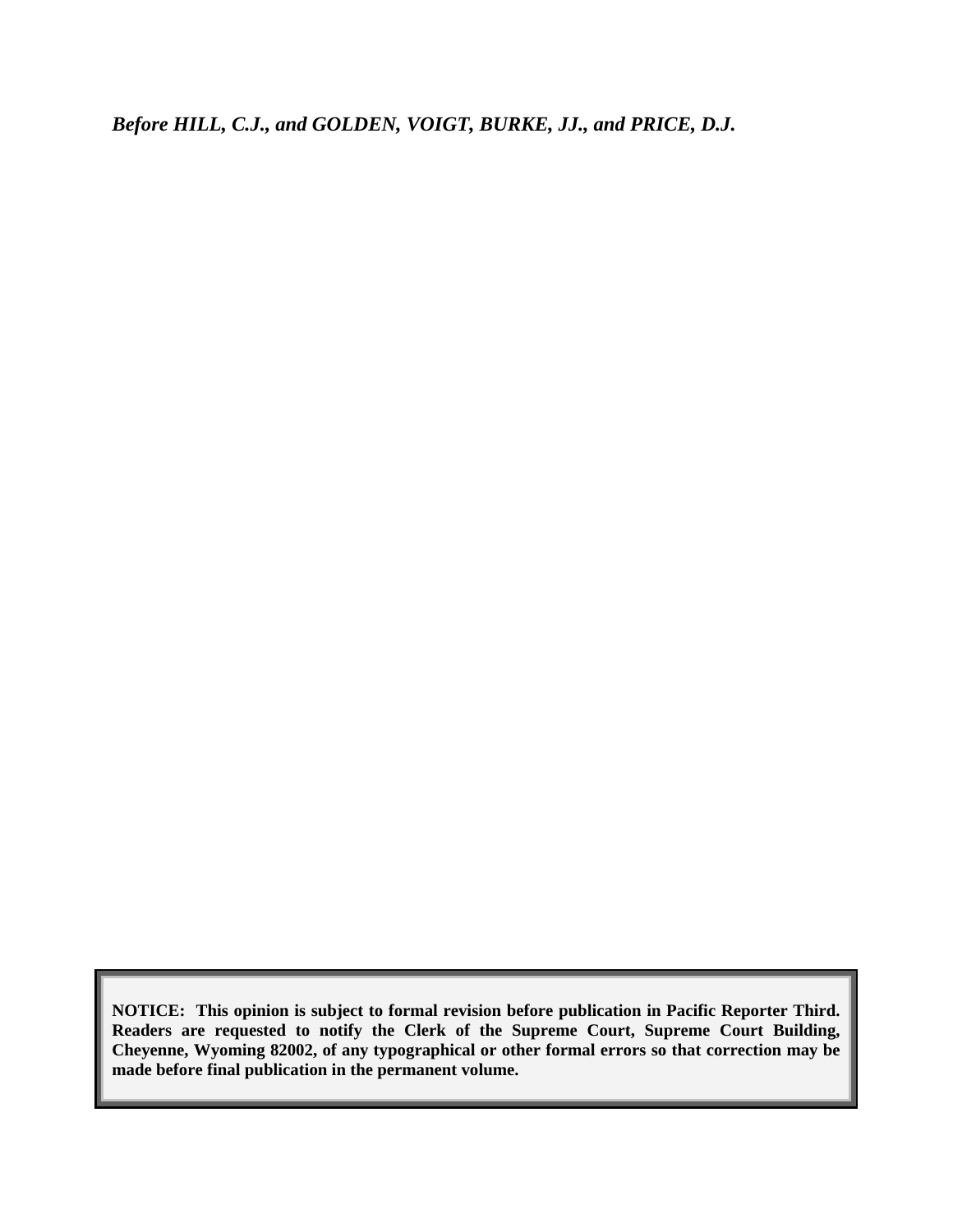### **GOLDEN**, Justice.

[¶1] This personal injury case arises out of Marvin Parrish's trip and fall on a stairway at a construction site where he was working as an electrician. As a result of the fall, Mr. Parrish allegedly sustained an injury to his left knee. Mr. Parrish and his wife, Bernadette, sued the general contractor (Groathouse Construction, Inc.) and a subcontractor (Advanced Wall Systems), making several claims, including negligence and loss of consortium on behalf of Mrs. Parrish. After trial, a jury found Mr. Parrish sixty-five percent at fault for the fall. The trial court entered a defense verdict. The Parrishes appeal, claiming the trial court did not properly instruct the jury on the duties owed by the appellees to maintain a safe work environment. The Parrishes also complain that the trial court erred in allowing testimony from a fact witness that allegedly exceeded the scope of the pretrial designation of the witness' proposed testimony. Finding no reversible error, we affirm.

### **ISSUES**

[¶2] The Parrishes present the following issues for this Court's review:

1. Whether the trial court erred in determining that Groathouse Construction, Inc. did not have a non-delegable duty for the safety of workers on the job site and in refusing to instruct the jury on the Plaintiffs' tendered instruction regarding the non-assumption of the risk of the work site by workers based on this Court's holding in *Jones v. Chevron U.S.A., Inc*., 718 P.2d 890, 895 (Wyo. 1986).

2. Whether the trial court erred by refusing to instruct the jury on the applicable OSHA regulations in Plaintiffs' tendered instruction submitted on that point.

3. Whether the trial court erred by refusing to instruct the jury on the Plaintiffs' tendered instruction based on W.S. § 27-1-102 providing that "[p]roper and substantial handrails shall be provided on all stairwells in . . . buildings where people are employed . . . ."

4. Whether the trial court erred in giving Instruction # 7 regarding the responsibility of Groathouse Construction, Inc. which instruction did not follow the Wyoming Civil Pattern Jury Instructions in the Civil Jury Instruction Guideline at section 8.07.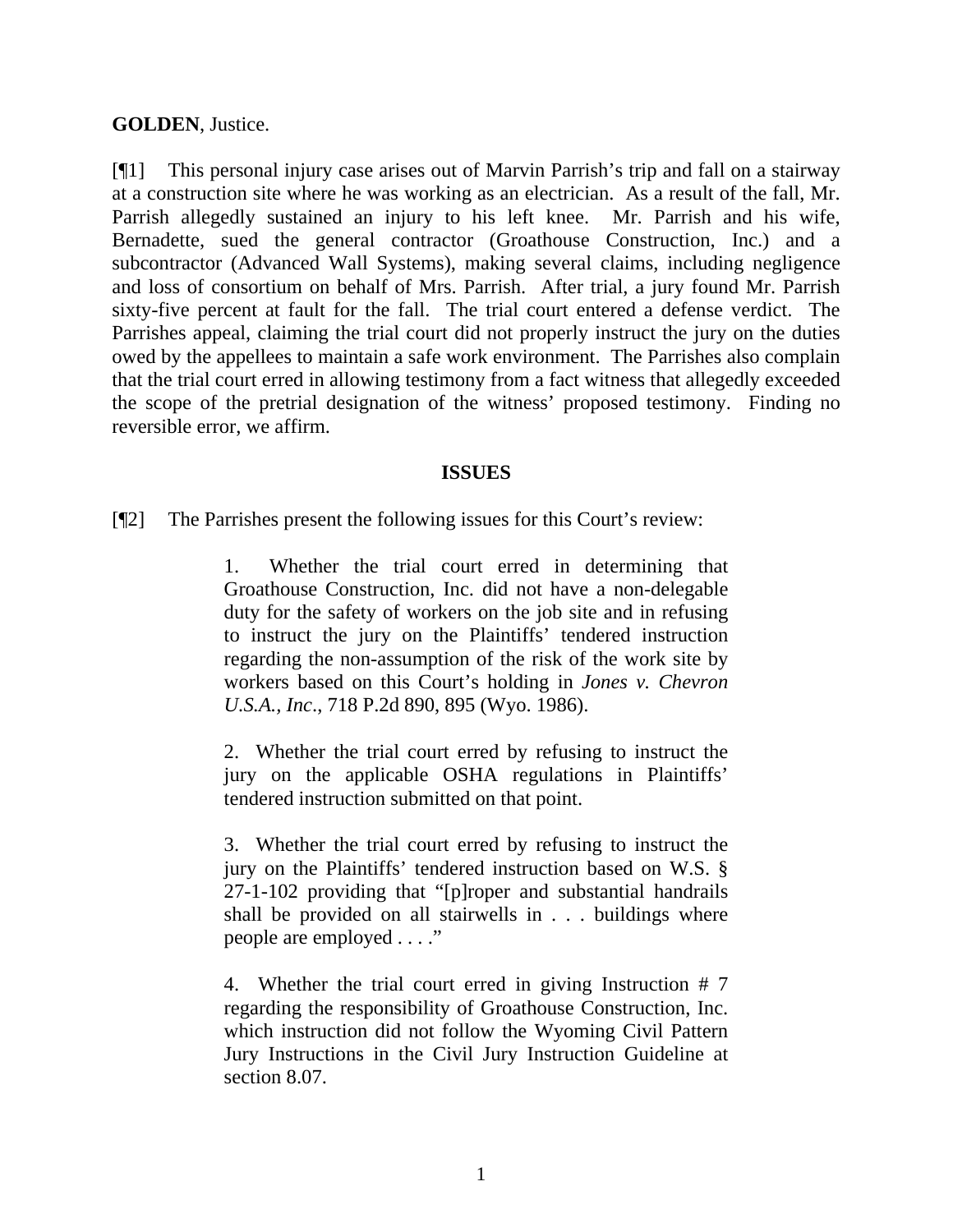5. Whether the trial court erred by allowing Groathouse Construction, Inc. and Advanced Wall Systems to examine Donald Jones, masonry contractor, to testify beyond the scope of his endorsement.

### **FACTS**

[¶3] Groathouse Construction Inc. (hereinafter "Groathouse") served as general contractor on a project involving the remodeling of a commercial building. Groathouse hired Advanced Wall Systems (hereinafter "Advanced") as an independent subcontractor to perform drywall work. Groathouse hired Simpson Electric, Inc. (hereinafter "Simpson") as an independent subcontractor to perform electrical work. Mr. Parrish worked for Simpson.

[¶4] On the day of the accident, Mr. Parrish was working on the second floor of the building. There were three stairwells that permitted access between the first floor and the second floor: one stairwell was at the west end of the building; one was in the center of the building; and the third was at the east end of the building (the distance between the west and the east stairways was less than ninety-four feet). Upon arrival at work, Mr. Parrish accessed the second floor via the east stairway. Sometime later that morning, Mr. Parrish attempted to return to the first floor, again by means of the east stairway.

[¶5] When Mr. Parrish entered the stairway, an employee of Advanced, who was performing drywall work in that stairwell at the time, shouted "men in the stairway" to warn Mr. Parrish that work was being done in the stairway. Mr. Parrish continued down the stairs. On the second or third step before the bottom, Mr. Parrish allegedly stepped, with his left foot, on what he thought was a cap from a level case left on the stairs by an Advanced employee. His left foot started to slip out from under him. At the same time, Mr. Parrish alleged that his right foot slipped out from under him because of construction debris left on the stair. Mr. Parrish fell to the bottom of the stairs. Mr. Parrish alleged that, as a result of the fall, he twisted his left knee, resulting in a tear of the medial meniscus. Mr. Parrish underwent several surgeries to correct the problem, but because of complications, eventually had to undergo a complete knee replacement. After a sevenday trial, the jury returned a verdict finding Mr. Parrish sixty-five percent at fault for the accident, thereby denying the Parrishes any recovery under Wyoming's comparative fault law.<sup>[1](#page-3-0)</sup> The Parrishes now appeal to this Court.

<span id="page-3-0"></span><sup>&</sup>lt;sup>1</sup> Under Wyoming's comparative fault statute, a claimant cannot recover for an injury unless "the contributory fault of the claimant is not more than fifty percent (50%) of the total fault of all actors." Wyo. Stat. Ann. § 1-1-109(b) (LexisNexis 2005).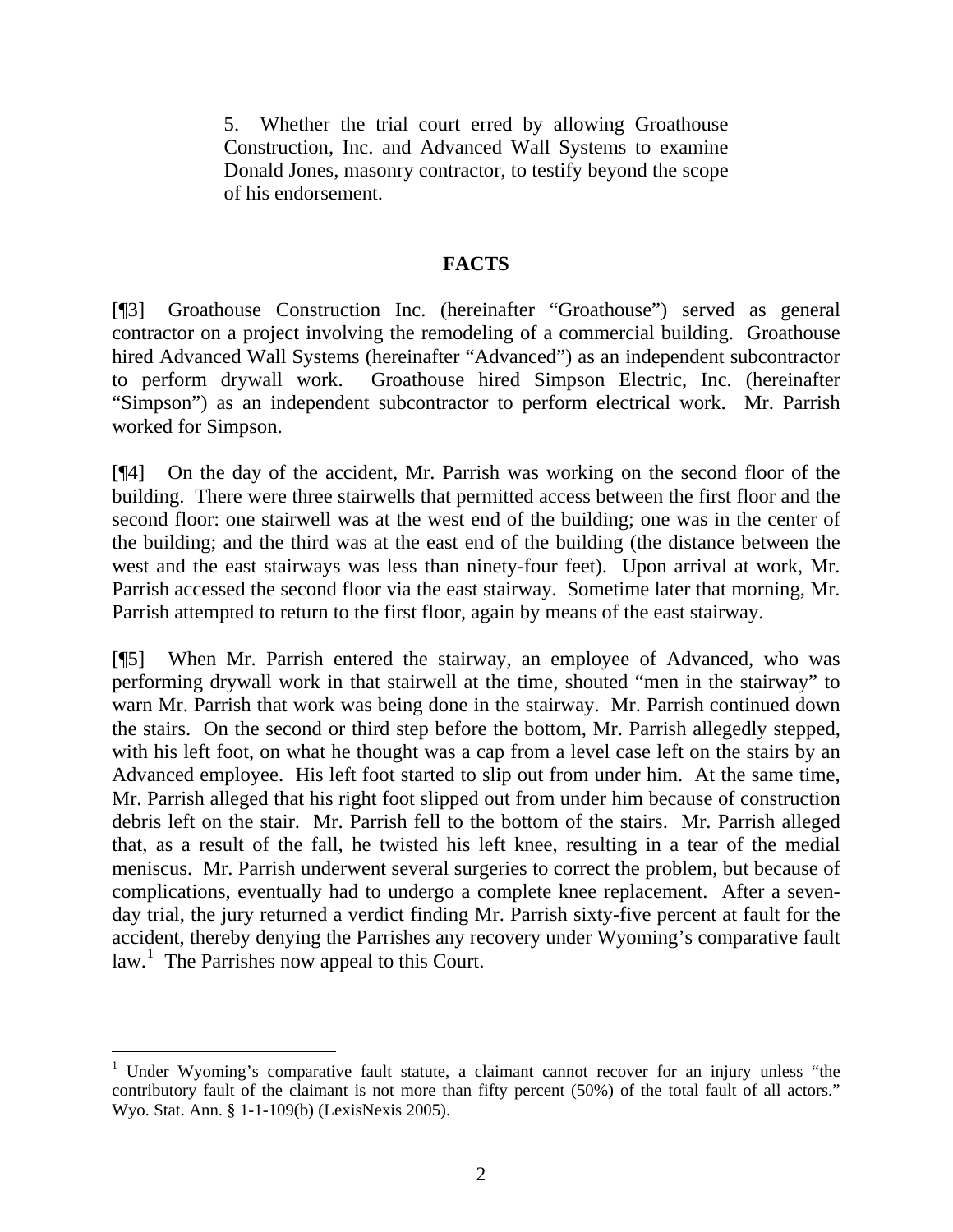### **DISCUSSION**

### **Issues One Through Four (Jury Instructions)**

[¶6] We will combine issues one through four for purposes of discussion since all of these issues allege error in the instruction of the jurors.

### *Standard of Review*

[¶7] When examining the propriety of jury instructions, this Court reviews whether the instructions, taken as a whole, adequately and clearly advise the jury of the applicable law. The trial court is not obligated to give an instruction offered by a party as long as the jury is adequately instructed on the law as it pertains to that case. The trial court's ruling on an instruction will not constitute reversible error absent a showing of prejudice, and prejudice will not be said to result unless it is demonstrated that the instruction confused or misled the jury with respect to the proper principles of law. *Sellers v. Dooley Oil Transport*, 2001 WY 44, ¶ 9, 22 P.3d 307, 309 (Wyo. 2001); *Cervelli v. Graves*, 661 P.2d 1032, 1036 (Wyo. 1983). The burden is on the appellant to show prejudicial error. *Daley v. Wenzel*, 2001 WY 80, ¶ 29, 30 P.3d 547, 554-55 (Wyo. 2001).

# *Discussion*

# *Assumption of the Risk*

[¶8] The first issue is somewhat confusing but seems primarily to be focused on a perceived error of the trial court in failing to accept the Parrishes' tendered instruction that "[a] worker does not voluntarily assume the risk of the jobsite." The trial court, however, did not err in refusing this tendered instruction as such an instruction would be incorrect as a matter of law.

[¶9] In adopting a comparative fault statute, Wyoming has effectively abolished the legal doctrine of assumption of the risk in favor of a scheme under which everyone has a duty to exercise ordinary care. Assumption of the risk is now simply a form of contributory negligence relevant only to the apportionment of fault under the comparative negligence scheme. *Halpern v. Wheeldon*, 890 P.2d 562, 565 (Wyo. 1995). As this Court has held:

> [T]he comparative fault statutes have eliminated certain rules absolutely barring recovery upon a finding that the plaintiff had been negligent. *Stephenson v. Pacific Power & Light Co.*, 779 P.2d 1169, 1180 (Wyo.1989) ("Gone are the days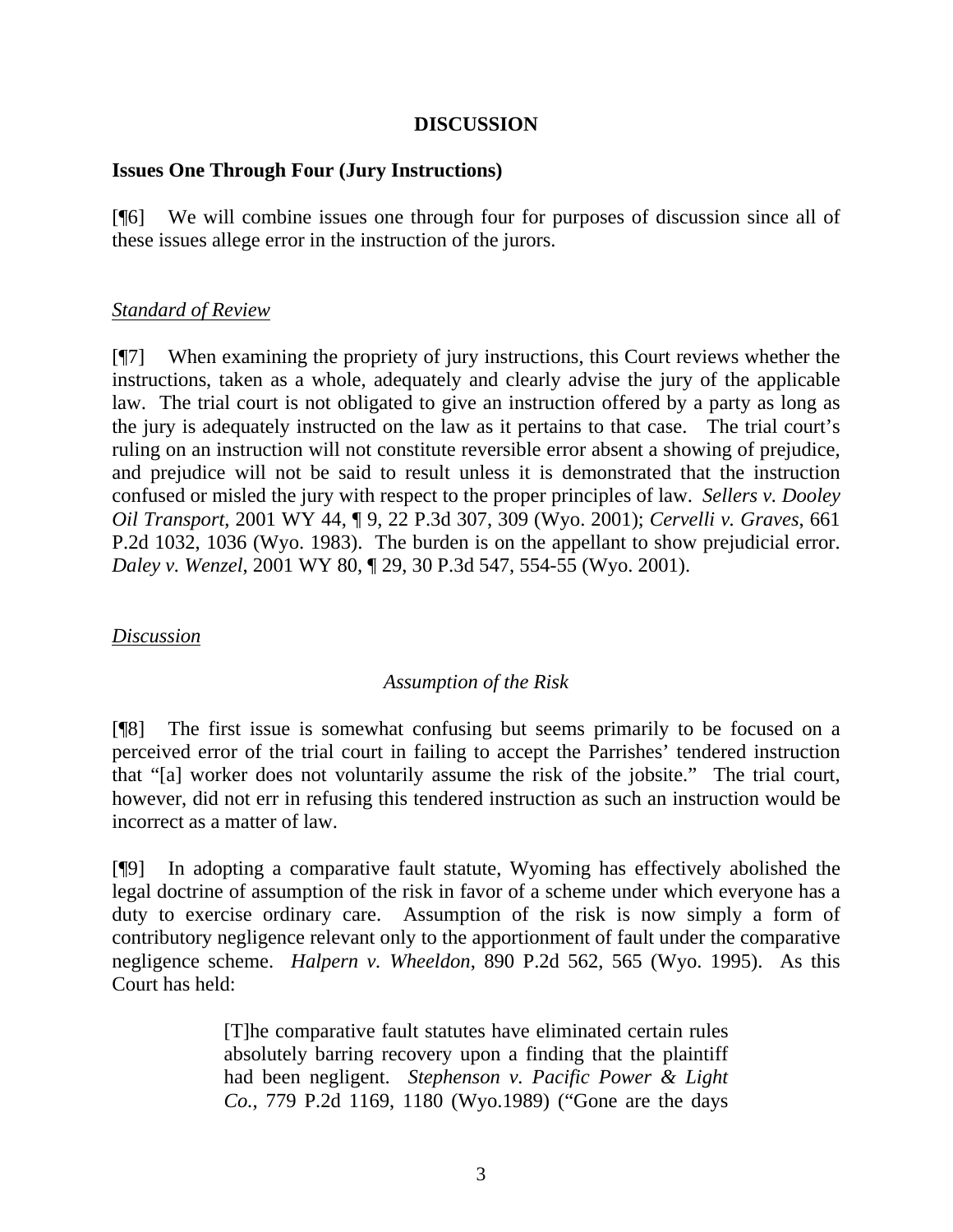when a scintilla of negligence by the plaintiff will bar recovery."). Before the enactment of the comparative negligence statute, Wyo. Stat. Ann. § 1-1-109, contributory negligence, assumption of risk, and the obvious danger rule operated as absolute defenses to a negligence action. *Id*. at 1179; *Barnette v. Doyle*, 622 P.2d 1349, 1361 (Wyo.1981); *Brittain v. Booth*, 601 P.2d 532, 534 (Wyo.1979). With the advent of comparative negligence legislation, however, these contributory negligence rules became a basis for an apportionment of fault and no longer operated as a complete bar to recovery. *Stephenson* at 1179; *Barnette* at 1361; *Brittain* at 534. "Thus, if appellant was negligent, it was for the jury to measure the relative degrees of fault." *Stephenson* at 1179.

*Roberts v. Estate of Randall*, 2002 WY 115, ¶ 18, 51 P.3d 204, 211 (Wyo. 2002).

[¶10] The instruction tendered by the Parrishes suggests that Mr. Parrish had no duty to exercise ordinary care and, therefore, no fault can be attributed to him. Such is a misstatement of Wyoming law. Further, Jury Instruction No. 2 properly informed the jury that it was to "determine the percentage of fault, if any, of each of the actors involved in the occurrence." This included any fault attributable to Mr. Parrish. The Parrishes have not objected to Jury Instruction No. 2. Thus, not only was the tendered instruction incorrect as a matter of law, it was inconsistent with other jury instructions accepted by the Parrishes and submitted to the jury. Under the circumstances, the trial court did not err in rejecting the instruction at issue.

# *OSHA Regulations*

[¶11] During trial, expert testimony was presented regarding specific OSHA regulations that may or may not have been violated by Groathouse, Simpson and Advanced. In Jury Instruction No. 5 the jury was instructed that a violation of a regulation is evidence of negligence. The Parrishes tendered an instruction that included the exact written language of the allegedly applicable OSHA regulations. The trial court refused the tendered instruction, explaining that it believed there had been ample testimony on the issue. The Parrishes' trial counsel did not object to the trial court's decision. Because no objection was lodged, the trial court's action is not properly preserved for appellate review. W.R.C.P. 51(b) ("No party may assign as error the giving or the failure to give an instruction unless that party objects thereto before the jury retires to consider its verdict, stating distinctly the matter objected to and the grounds of the objection.");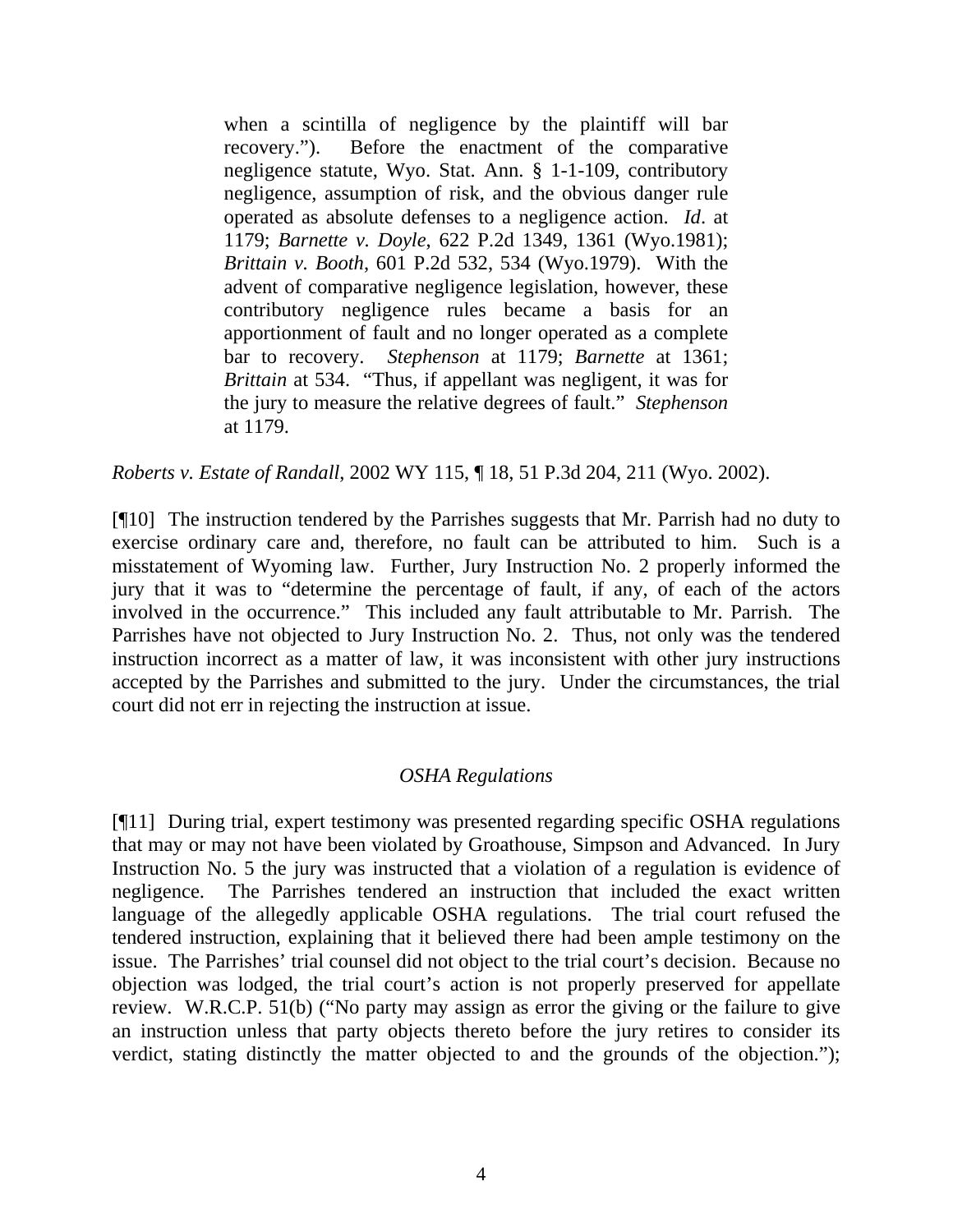*Cathcart v. State Farm Mut. Auto. Ins. Co*., 2005 WY 154, ¶ 13, 123 P.3d 579, 586 (Wyo. [2](#page-6-0)005). We will not address the issue further.<sup>2</sup>

#### *Wyo. Stat. Ann. § 27-1-102*

[¶12] The Parrishes complain that the trial court should have given their tendered instruction which applied Wyo. Stat. Ann.  $\S$  27-1-102 (LexisNexis 2005)<sup>[3](#page-6-1)</sup> to the case. The Parrishes' appellate argument consists of two sentences. No cogent argument is presented regarding how the statute even applies to their case. No legal authority is cited. We have consistently said we will not entertain such a perfunctory argument. Consequently, we will not consider the issue. *Mueller v. Zimmer*, 2005 WY 156, ¶¶ 41, 43, 124 P.3d 340, 361, 362 (Wyo. 2005).

### *Jury Instruction No. 7*

[¶13] While the Parrishes' argument is confusing on this issue, it seems that they believe Groathouse owed Mr. Parrish a non-delegable duty to maintain a safe work environment. Their objection to Instruction No. 7 is that it does not reflect their belief. They are correct. Instruction No. 7, in essence, informed the jury that Groathouse, Simpson and Advanced were all responsible for their own percentage of fault, if any. The problem for the Parrishes, however, is that their argument, even if correct, has no relevance to this appeal. The Parrishes' argument that Groathouse owed Mr. Parrish a non-delegable duty simply translates into Groathouse's being responsible for the combined fault of Advanced, Simpson, as well as itself, which the jury put at a total of thirty-five percent. The Parrishes' argument does not change Mr. Parrish's percentage of fault, which the jury determined to be sixty-five percent. As long as Mr. Parrish's fault remains greater than fifty percent, he is not entitled to recovery under Wyoming's comparative fault statute.

<span id="page-6-0"></span> $2$  The Parrishes make no request of this Court to invoke our discretionary authority to engage in a plain error analysis.

<span id="page-6-1"></span> $3$  27-1-102. Doors at public places to open outward; handrails on stairs; enforcement.

All doors leading into or to any manufacturing establishment, mills, workshops, offices, bakeries, laundries, stores, hotels, theaters, halls, or other buildings in which people are employed, shall be so constructed as to open outward, when practicable, and shall not be locked, bolted or fastened so as to prevent free egress during working hours. Proper and substantial handrails shall be provided on all stairways in manufacturing establishments, mills, workshops, offices, bakeries, laundries, stores, hotels, theaters, halls, and other buildings where people are employed or rooms are rented to the public. And he [the department of employment] shall have authority to enforce by due process of law, the provisions of this section, and other laws relating to fire escapes.